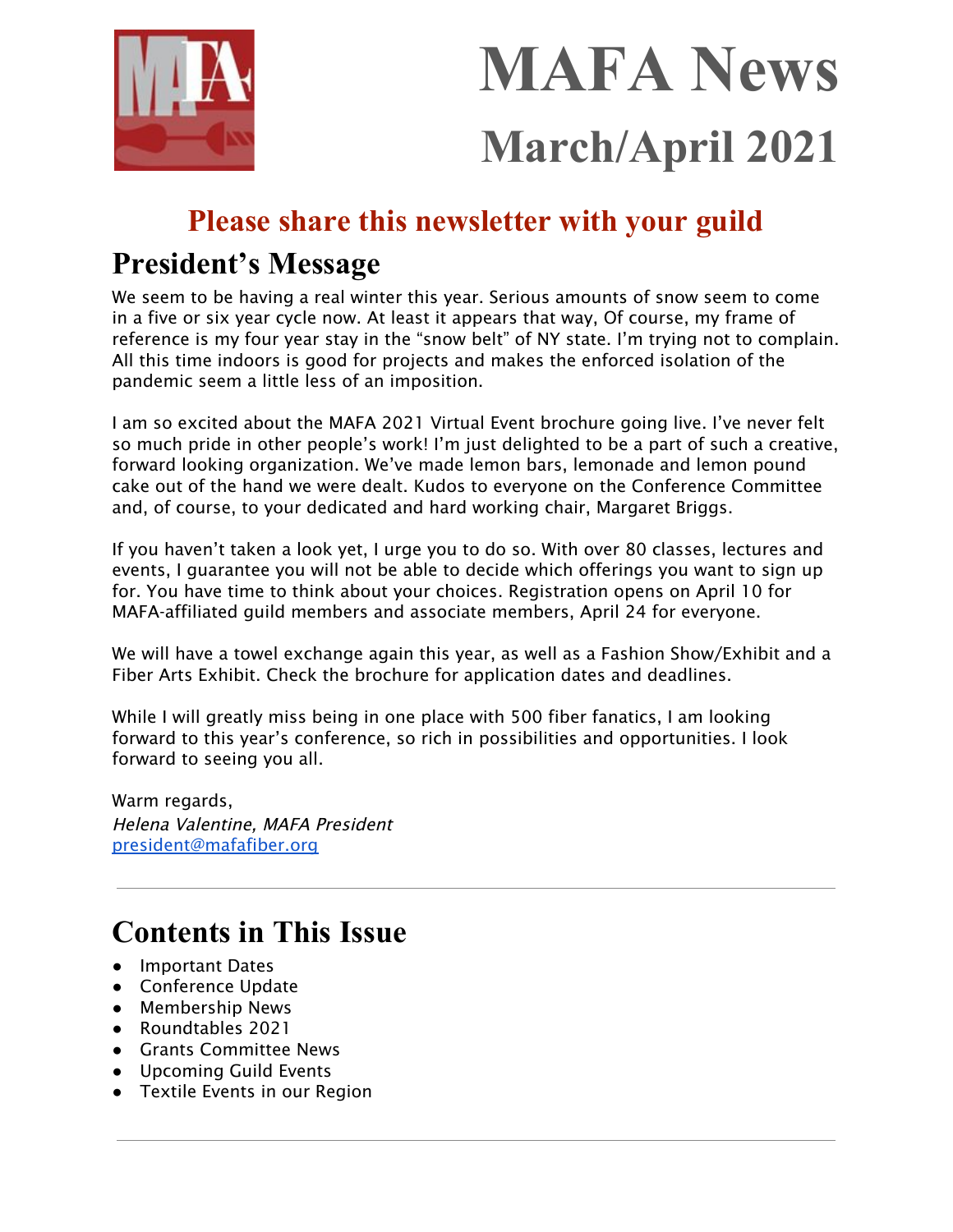# **Important Dates**

- March 11, 2021, 7:00 p.m. and 7:30 p.m. Conference Sample Classes
- March 31, 2021 Last day to enter the Towel Exchange.
- March 31, 2021 Last day for Vendor Applications.
- April 10, 2021 Registration opens for MAFA guild members and Associates.
- April 24, 2021 Registration opens for everyone else.
- May 1, 2021 Last day to submit a Conference Sponsorship.
- May 15, 2021 Last day to enter the Fiber Art Exhibit and Fashion Show/Exhibit.

# **Conference 2021 Update**

# MAFA 2021- Our "Virtual" Creative Community will be held June 24 - 27, 2021

With nearly 80 online classes in weaving, spinning, dyeing, felting, basketmaking, and other fiber arts, plus lectures, an interactive vendor marketplace and special events, MAFA 2021 is sure to be a fun and inspiring experience.

Since the usual intensive workshop format isn't as feasible in an online conference setting, we have adopted a mix-and-match approach for 2021. You will find the same variety of classes across a wide range of fiber arts disciplines, but in two-hour blocks for lectures, interactive lectures/demonstrations, and one- and two-day hands-on classes.

We look forward to seeing you at the conference! Margaret Briggs, MAFA 2021 Conference Coordinator

# DOWNLOAD THE CONFERENCE BROCHURE on the website:

<https://mafafiber.org/conferences/mafa2021/>

# Reps, you can help!

We plan to send monthly press releases on upcoming conference activities, please forward them to your guild newsletter editor!

# Key Conference dates:

- March 31: Deadline to sign up for the Towel Exchange. Details here: [https://mafafiber.org/conferences/mafa2021/exhibits-2021/towel-exchange/.](https://mafafiber.org/conferences/mafa2021/exhibits-2021/towel-exchange/)
- March 31: Deadline for vendor applications. Apply here: [https://mafafiber.org/conferences/mafa2021/marketplace-2021/.](https://mafafiber.org/conferences/mafa2021/marketplace-2021/)
- March 11: Live Sample Classes at 7 p.m. and 7:30 p.m. in interactive and webinar format, hosted by Edie Eckman. Zoom links will be emailed and posted on the website. Recordings will be posted on the website if you cannot attend live.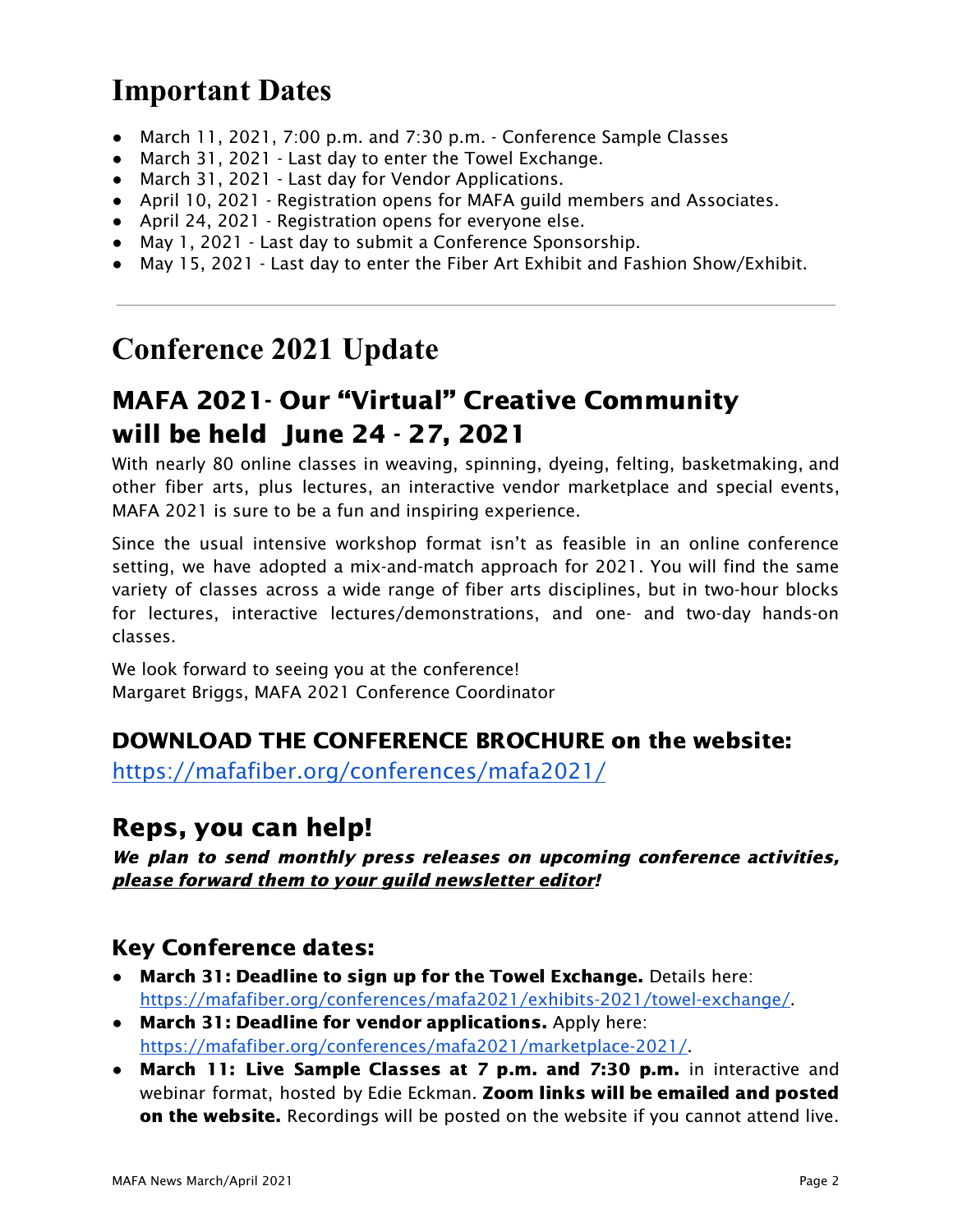- April 10: Early registration opens at 9 a.m. for MAFA-affiliated guild members and associate members.
- April 24: Registration opens for non-members.
- May 1: Deadline to submit Conference Sponsorships. Info here: [https://mafafiber.org/conferences/mafa2021/sponsorships/.](https://mafafiber.org/conferences/mafa2021/sponsorships/)
- May 15: Deadline to sign up for the Fiber Art Exhibit and Fashion Show/Exhibit. Details and entry forms here: <https://mafafiber.org/conferences/mafa2021/exhibits-2021>.
- **●** June 10: The Attendee Hub opens.
- **●** June 24: The Conference opens.

## \*NEW\* Sponsor Conference Activities

Sponsorships will help MAFA keep registration fees accessible to more attendees.

To date, we are grateful to Heddlecraft, HGA, NY Guild of Handweavers, Central Virginia Fiberarts Guild, Harmony Weavers Guild, an Associate member, The Fuzzy Ear, and an individual Conference Angel for their sponsorships of the Fashion Show/Exhibit,Towel Exchange, nine classes, lectures, morning coffee, and our conference Zoom account. Sponsorships are still needed for many other events, and are due by May 1, 2021. Find more information about sponsorships and the sponsor form at:

[https://mafafiber.org/conferences/mafa2021/sponsorships/.](https://mafafiber.org/conferences/mafa2021/sponsorships/)

# Conference Registration

## Our virtual conference means a new format for this year!

\*NEW\* Attendees registering for a Conference Pass will have access to all conference events, activities, socials, and the Marketplace with vendors. You may also register for classes offered on all four days of the conference, including Thursday through Saturday evenings. Some classes may overlap, so to avoid "double booking" yourself we encourage you to use the color-coded schedule-at-a-glance and build-your-own worksheet to mock up your schedule before registration opens.

## Registration will open April 10, 2021 for members, and we will link to the registration site from the conference registration page:

<https://mafafiber.org/conferences/mafa2021/registration-2021/>.

NOTE: All lectures, and most classes will be recorded, and recordings will be available for viewing for several weeks after the conference—lectures will be available to all conference attendees; class recordings will be available only to students of that class.

## Exhibits and Towel Exchange

## **●** Kitchen Towel Exchange

Let's continue the Kitchen Towel Exchange tradition we began in 2019. It was fun, inspiring to see all those treasures, and we all learned so much. It may be a bit more challenging to do this by mail, but we are up for it. So, reserve a spot on your loom and spare some warp to create a towel for trading with another weaver! Find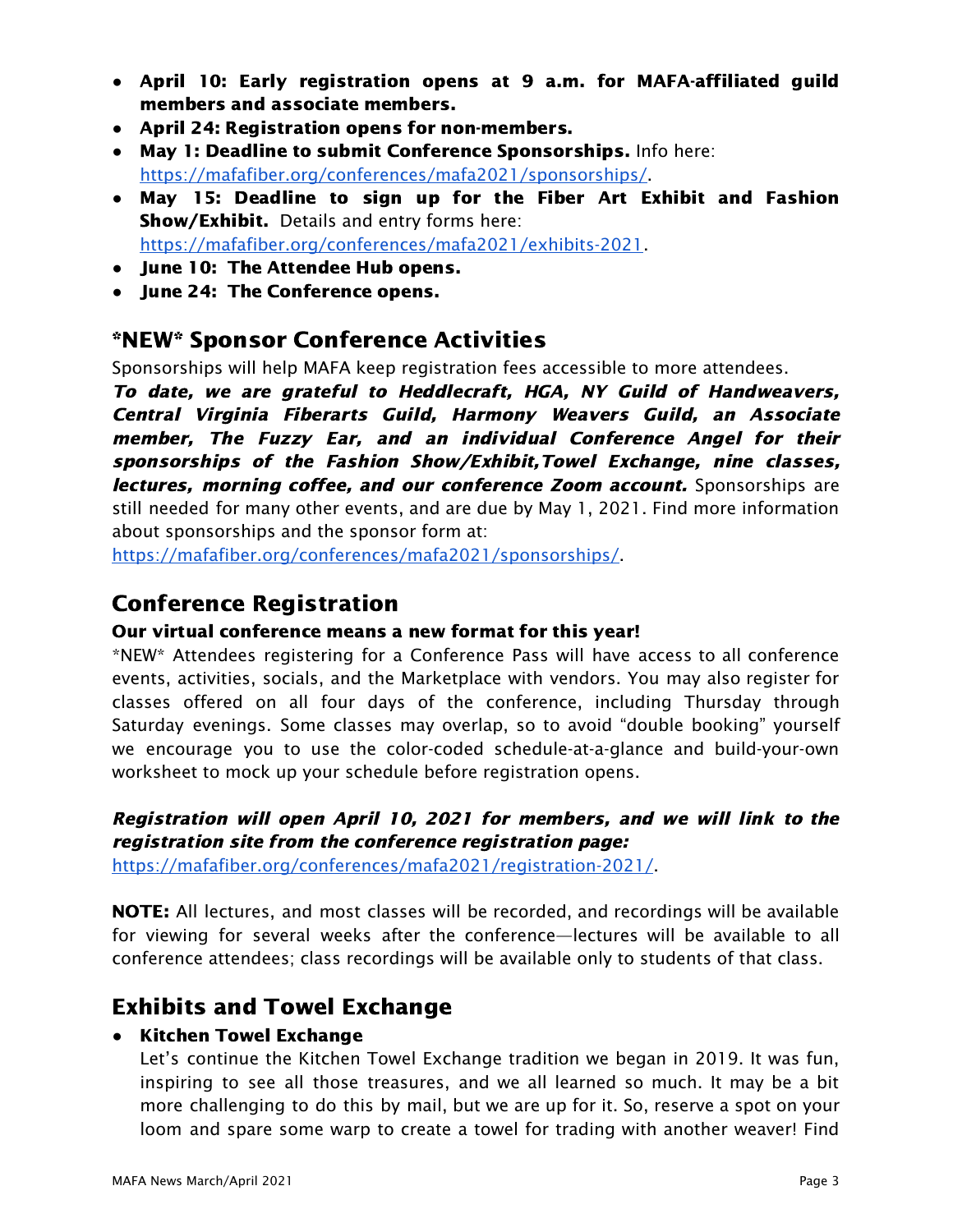all the details and the entry form here: [https://mafafiber.org/conferences/mafa2021/exhibits-2021/towel-exchange/.](https://mafafiber.org/conferences/mafa2021/exhibits-2021/towel-exchange/)

#### **●** "Escape" Fiber Art Exhibit

As our lives have been turned upside down over the past year many of us have turned to fiber art as a means of coping with and escaping the craziness. The virtual Fiber Art Exhibit "Escape" is an opportunity for you to showcase your artistic endeavors. Fiber art that is an expression of how or where you go to escape these difficult times will be presented in an online exhibit that will premiere on the opening day of the conference. Find more information and the entry form here: [https://mafafiber.org/conferences/mafa2021/exhibits-2021/fiber-art-exhibit/.](https://mafafiber.org/conferences/mafa2021/exhibits-2021/fiber-art-exhibit/)

#### **●** Fashion Show and Exhibit

All garments and accessories submitted will be part of our virtual exhibit which will be hosted on the MAFA website and premiered on opening day of the conference. The virtual Fashion Show will feature representative works from the Fashion Exhibit and will include a brief video of the garment using photos of the work and a pre-recorded segment of the garment being modeled. Find complete details and the entry form here:

[https://mafafiber.org/conferences/mafa2021/exhibits-2021/fashion/.](https://mafafiber.org/conferences/mafa2021/exhibits-2021/fashion/)

## Questions about the conference?

Check out the most current FAQs here, or email [help@mafafiber.org:](mailto:help@mafafiber.org) <https://mafafiber.org/conferences/mafa2021/faqs-2021/>

Please also check the website and on social media for updates in the coming months—we will add conference details as they are confirmed. Or join the mailing list at the bottom of every web page for emailed updates. Social media links are at the top of every web page and use hashtag #2021 mafa.

## Conference Volunteers

Some Instructors have requested Zoom moderators to help in their classes, and we have a number of events where a volunteer moderator will be needed. If you have some Zoom experience or are willing to be trained, we will put out a call for volunteers after registration opens in April.

## Conference Committee - Seeking a Donations Coordinator

The Conference committee seeks a volunteer to help us manage sponsors for the virtual conference. Details here:

<https://mafafiber.org/conferences/mafa2021/volunteer-2021/>.

For more information or to discuss, please email [conference@mafafiber.org.](mailto:conference@mafafiber.org)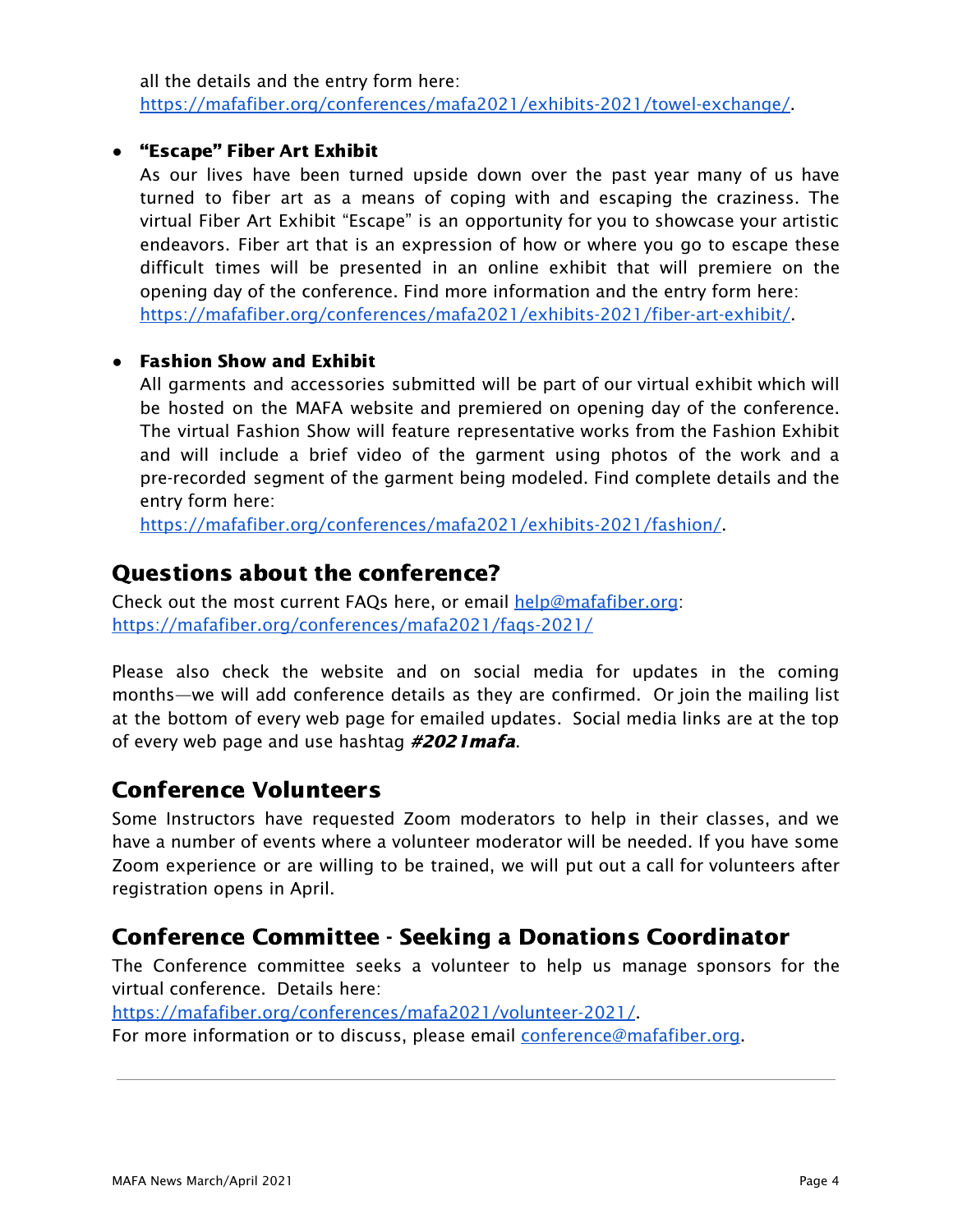# **MAFA Membership**

# Guild Zoom Meetings

We have two Zoom accounts for use by any of our member guilds to hold guild meetings, board meetings, study groups, and programs. Visit the Guild [Zoom](https://mafafiber.org/guild-resources/guild-zoom-meetings/) [Meetings](https://mafafiber.org/guild-resources/guild-zoom-meetings/) page (under Guild Resources) for more info, the meeting calendar, a request form to reserve a meeting time, links to instructions for guild hosts and participants, and a link to download the Zoom app. If you have any questions, need help scheduling a meeting, or have any other suggestions on how MAFA can support our members right now, please email MAFA Secretary Patty Chrisman at [secretary@mafafiber.org](mailto:secretary@mafafiber.org).

# **Upcoming Guild Roundtables 2021**

## **Next Roundtable: March 23 at 7 pm: The Business of Running a Guild**

Join us for a panel discussion with leaders of various MAFA guild members who have had to make decisions around such subjects as: whether or not to become a non-profit; how to encourage volunteers, how to choose the right people for leadership positions do you need insurance; and much more. The pros and cons of each subject will be discussed and you will have a chance to ask our panel questions and share your own experience.

Hope to See you there!

Register here to receive a Zoom link for the March meeting: <https://us02web.zoom.us/meeting/register/tZEufu2ppjoiGtdsujEl7fGhMCsKdPHODDRR>

#### Guild Roundtables/Speakers and Rep Meeting Dates for 2021:

May 26 - Gigi Matthews: "The Eco-nomics of the Fiber Arts: It's time to change the way we make and appreciate textiles "(speaker and group discussion).

July 27 - Rep Meeting and Elections plus a group discussion on "Are Guilds Going Hybrid?"

September 28 - TBD

November 23 - Francis Irwin Handweavers, will discuss their MAFA project: "Linen the Journey From "Seed to Cloth" (presentation and discussion).

\*Note that the meetings have been moved to the 4th Tuesday of the odd months.

Did you miss the previous roundtables? Find links to meeting notes and recordings of the meetings on the Reps Corner page of the MAFA website, here: <https://mafafiber.org/guild-resources/reps-corner/>

The MAFA Roundtables are ultimately designed to help support the guild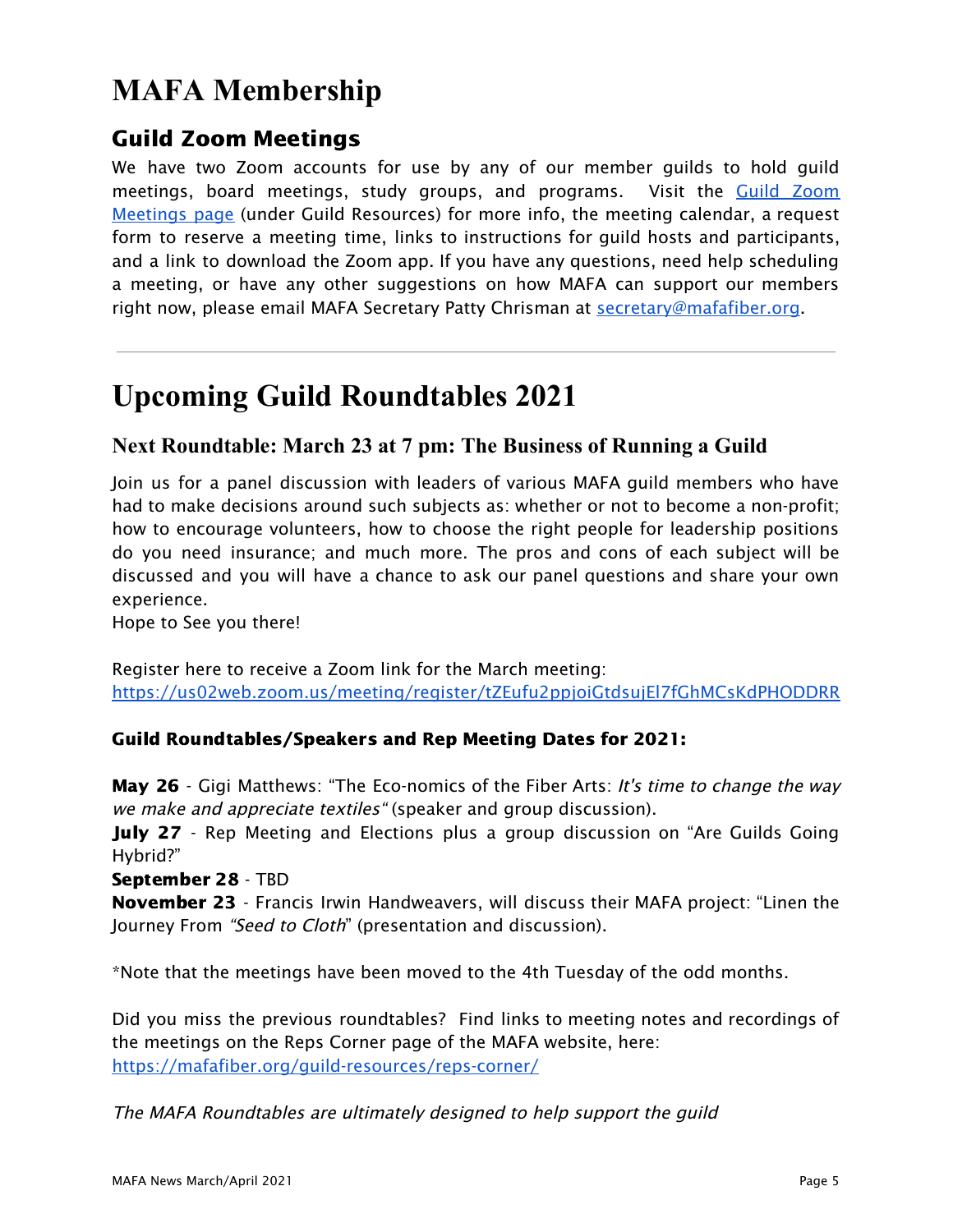representatives. I would love to hear your ideas as to what would interest and be helpful to you. You can reach me at the same Membership email address, [membership@mafafiber.org](mailto:membership@mafafiber.org).

Sara Robbins, First VP and Membership Coordinator

# **Upcoming Guild Events**

Let us help you publicize your guild exhibits, workshops, events and sales! Visit the Guild Events listing on the website here: [mafafiber.org/events/](https://mafafiber.org/events/). Submit information on events, workshops, programs and sales for the website and newsletter by submitting the online form here: [mafafiber.org/guilds-page/guild-event-update/](https://mafafiber.org/guilds-page/guild-event-update/). You may also email newsletter items to firstyp@mafafiber.org before the 21st of even months for inclusion in the next MAFA News.

#### New in this issue:

Did you know that there are some fun projects on our website that have been share by member guilds: <https://mafafiber.org/guild-resources/guild-programs/>

#### In previous issue:

Building Bridges, Weavers Guild of Greater Baltimore - Virtual Exhibit to 6/30/21, <https://wggb.org/building-bridges-1/>

The theme of our exhibit - Building Bridges - was designed to allow broad interpretation so that weavers of all levels could feel inspired to contribute. It was interpreted as a bridge between people, cultures, the natural world, phases of life and ideas. The pandemic certainly inspired a number of the entries and weaving was clearly an escape and source of comfort.

This exhibit highlights the diverse possibilities that weaving offers. It includes tapestry weavings, 3-D weavings, clothing, home décor, and more. Check it out and be inspired!

# **Textile News in Our Region and Beyond** Exhibits, Festivals, Events & Online Fiber Arts

Please note that many museums are still closed. See \* for current details. Some virtual tours have been added to the listings.

## New opportunities in this issue:

Tatter: A Gathering of Material Culture, is offering online classes.

<https://www.tatter.org/stitching-classes-index>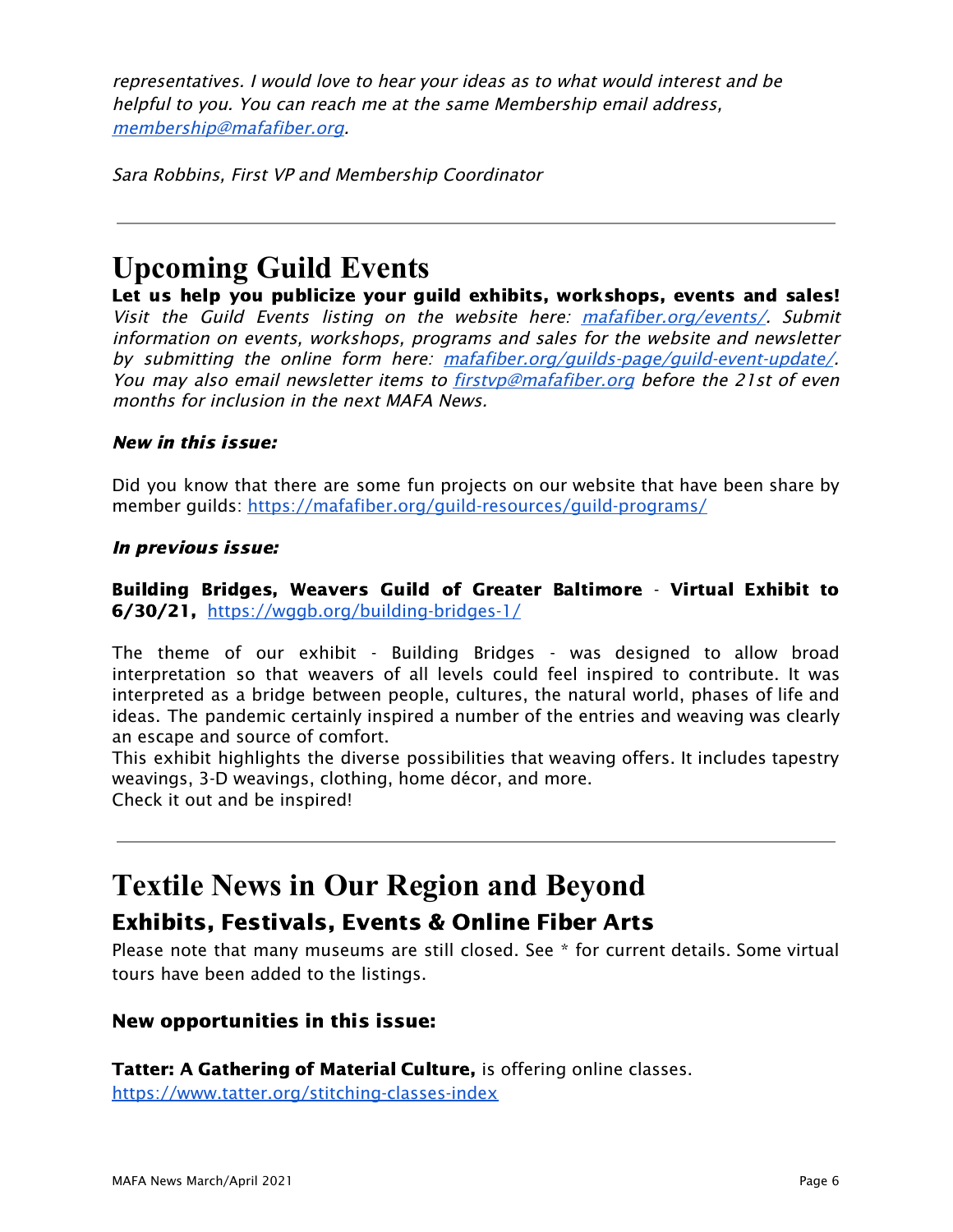#### Sanford Biggers: Codeswitch, Bronx of the Arts, September 9, 2020 - April 5,

2021: Virtual Tour <https://maskconsortium.com/sanfordbiggers/> Codeswitch, refers to both the artists' quilt series known as the Codex series and to the idea of code-switching itself, or shifting from one linguistic code to another depending on the social context. The Codex series includes mixed media paintings and sculptures done directly on or made from pre-1900 antique quilts. This process, like linguistic code-switching, recognizes language plurality, as the quilts signal their original creator's intent as well as the new layers of meaning given to them through Biggers's artistic intervention

#### Fiber Artist Market Digital Magazine February 2021:

[https://fiberartistmarket.us12.list-manage.com/track/click?u=090bef823b3079ecca3ef](https://fiberartistmarket.us12.list-manage.com/track/click?u=090bef823b3079ecca3efc4f8&id=4bd689d3b0&e=73afbdf5a5) [c4f8&id=4bd689d3b0&e=73afbdf5a5](https://fiberartistmarket.us12.list-manage.com/track/click?u=090bef823b3079ecca3efc4f8&id=4bd689d3b0&e=73afbdf5a5)

## Ongoing events:

HGA - Handweavers Guild of America: Textiles and Tea. The Handweavers Guild of America, Inc. (HGA) is excited to announce our new program for 2021: Textiles & Tea. Every Tuesday at 4 PM (EST) HGA will host a conversation with some of the most respected fiber artists in the field today. In our 45-minute discussion we will focus on their artwork and their creative journey. We will allow 15 minutes at the end of our conversation for questions from the audience. Make a cup of your favorite tea and join us as we talk about fiber, creativity, inspiration, process and so much more[.https://weavespindye.org/textiles-and-tea/](https://weavespindye.org/textiles-and-tea/)

#### San Jose Museum of Quilts and Textiles: <https://www.sjquiltmuseum.org/>

Rijksmuseum, Amsterdam. They have a beautiful and extensive textile exhibit (available in English). <https://www.rijksmuseum.nl/en/rijksstudio/works-of-art/textiles>

Potomac Fiber Arts Gallery, Alexandria, Virginia - Exhibits all forms of fiber work, including weaving, knitting, crocheting, sewing, surface design, and more, in 11 juried shows each year. More info at [www.potomacfiberartsgallery.com/](http://www.potomacfiberartsgallery.com/).

**Fabric Workshop and Museum**, Philadelphia, Pennsylvania - The museum's purpose is to stimulate experimentation among leading contemporary artists and to share the process of creating works of art with the public. They have various exhibits and a permanent collection, as well as studio facilities, equipment, and expert technicians on-site. Find more info at [fabricworkshopandmuseum.org/.](http://fabricworkshopandmuseum.org/)

Alling Coverlet Museum, in Palmyra NY, has a collection of simple 4H to jacquard coverlets[.historicpalmyrany.com/alling.htm](http://historicpalmyrany.com/alling.htm)

## **Need to Update Your Guild Info? Looking for MAFA Resources?**

Submit your updated guild info, officers, Rep, or meeting times online using this form: <https://mafafiber.org/guilds-page/guild-update/>